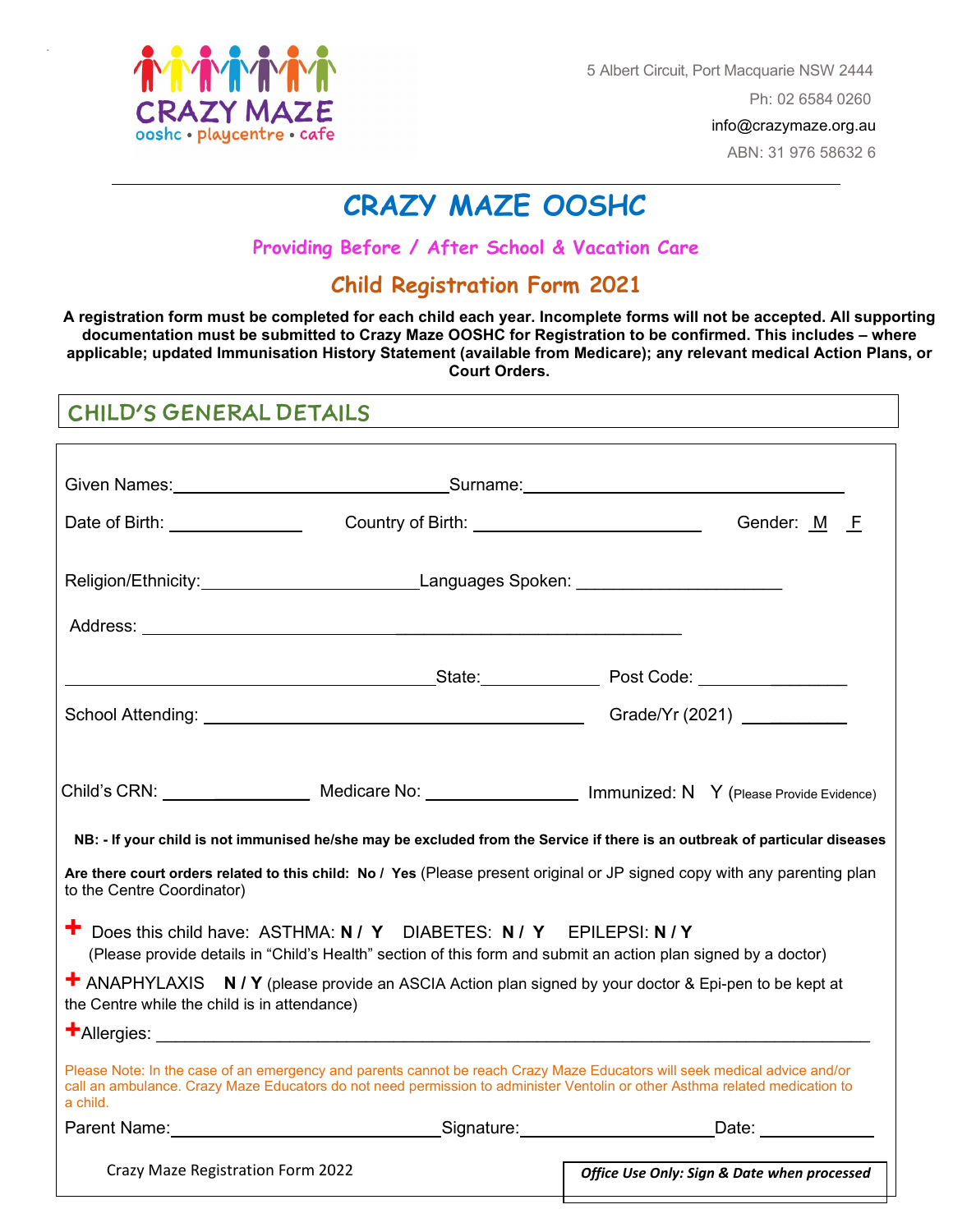| PARENT / GUARDIAN DETAILS                                                                                      | PARENT / GUARDIAN DETAILS                                                                           |  |  |  |
|----------------------------------------------------------------------------------------------------------------|-----------------------------------------------------------------------------------------------------|--|--|--|
| <b>MOTHER</b>                                                                                                  | <b>FATHER</b>                                                                                       |  |  |  |
| Given Names: University of Contract Contract Contract Contract Contract Contract Contract Contract Contract Co |                                                                                                     |  |  |  |
|                                                                                                                |                                                                                                     |  |  |  |
|                                                                                                                |                                                                                                     |  |  |  |
| Country of Birth: ______________________________                                                               | Country of Birth: _____________________________                                                     |  |  |  |
|                                                                                                                | Language Spoken: _______________________                                                            |  |  |  |
|                                                                                                                | Address: Andreas Address: Address: Address: Address: Address: Address: Address: Address: Address: A |  |  |  |
| State: Post Code:                                                                                              | State: Post Code: Flood Code:                                                                       |  |  |  |
| CRN: CRN:                                                                                                      |                                                                                                     |  |  |  |
|                                                                                                                |                                                                                                     |  |  |  |
| Does Child Live With You: N Y                                                                                  | Does Child Live With You: N Y                                                                       |  |  |  |
| Details of living arrangements if any (eg shared care)                                                         | Details of living arrangements if any (eg shared care)                                              |  |  |  |
| Contact                                                                                                        | Contact                                                                                             |  |  |  |
|                                                                                                                |                                                                                                     |  |  |  |
|                                                                                                                |                                                                                                     |  |  |  |
| Work: ______________________Home: ____________________                                                         | Work:_______________________Home: ______________________                                            |  |  |  |
| Employment                                                                                                     | Employment                                                                                          |  |  |  |
|                                                                                                                |                                                                                                     |  |  |  |
| Company/Employer:<br><u> Company/Employer:</u>                                                                 | Company/Employer:<br><u> Company/Employer:</u>                                                      |  |  |  |
|                                                                                                                |                                                                                                     |  |  |  |
| Contact: (M)________________W/H___________                                                                     | Contact: (M)_________________W/H_____________                                                       |  |  |  |
| Parent/Guardian Signature:                                                                                     | Parent/Guardian Signature:                                                                          |  |  |  |
|                                                                                                                |                                                                                                     |  |  |  |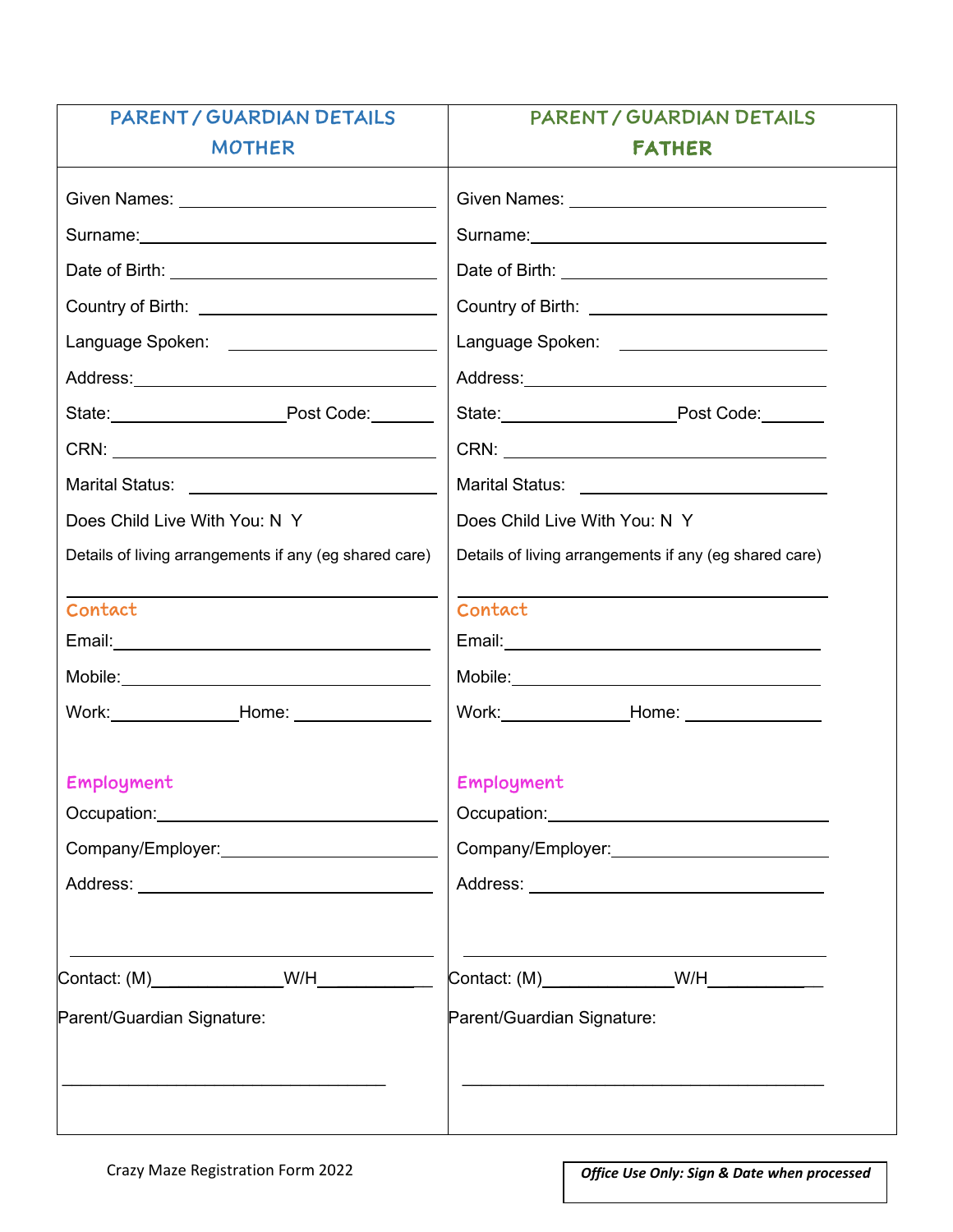Please provide **2 persons** of authority **(excluding parent/guardian)** that can be contacted to act and make decisions on your behalf in case of an emergency, and you cannot be contacted. These persons, will automatically be, authorized to collect and may be contacted if you cannot be reached. Please indicate level of authority. These persons will be authorized to:-

- Give Consent for Educators to administer Medication **Y / N**,
- Give Consent for medical treatment and ambulance transport Y **/ N**
- Sign to give consent on excursions form Y **/ N**

## EMERGENCY CONTACTS AND AUTHORITY TO COLLECT (Not Parent or Guardian)

|                                                                                                 | Relationship to child: _________________________                                                                                                                                                                                                                                                                                                                                                        |  |  |  |
|-------------------------------------------------------------------------------------------------|---------------------------------------------------------------------------------------------------------------------------------------------------------------------------------------------------------------------------------------------------------------------------------------------------------------------------------------------------------------------------------------------------------|--|--|--|
|                                                                                                 |                                                                                                                                                                                                                                                                                                                                                                                                         |  |  |  |
| Contact: (M)____________________W/H____________<br>Parent/Guardian Signature: _________________ | Parent/Guardian Signature: __________________                                                                                                                                                                                                                                                                                                                                                           |  |  |  |
| Authority to Collect (Not Parent / Guardian or persons listed above)                            | Please provide details below of 2 - 4 persons you authorize to sign your child in/out of crazy maze. These persons are authorized<br>to sign your child out of the Centre with your prior knowledge. If another person other than parent/guardian is collecting your child,<br>please inform Crazy Maze staff as soon as possible. These persons will be asked to provide photo ID if unknown to staff. |  |  |  |
|                                                                                                 |                                                                                                                                                                                                                                                                                                                                                                                                         |  |  |  |
| Relationship to child: ___________________________________                                      |                                                                                                                                                                                                                                                                                                                                                                                                         |  |  |  |
|                                                                                                 |                                                                                                                                                                                                                                                                                                                                                                                                         |  |  |  |
|                                                                                                 |                                                                                                                                                                                                                                                                                                                                                                                                         |  |  |  |
| Parent/Guardian Signature:                                                                      | Parent/Guardian Signature:                                                                                                                                                                                                                                                                                                                                                                              |  |  |  |
|                                                                                                 |                                                                                                                                                                                                                                                                                                                                                                                                         |  |  |  |
| Name:                                                                                           | Name:                                                                                                                                                                                                                                                                                                                                                                                                   |  |  |  |
|                                                                                                 |                                                                                                                                                                                                                                                                                                                                                                                                         |  |  |  |
|                                                                                                 |                                                                                                                                                                                                                                                                                                                                                                                                         |  |  |  |
| Contact: (M) _________________W/H_______________                                                | Contact: (M)_______________W/H_____________                                                                                                                                                                                                                                                                                                                                                             |  |  |  |
| Parent/Guardian Signature: ______________________                                               | Parent/Guardian Signature: ______________________                                                                                                                                                                                                                                                                                                                                                       |  |  |  |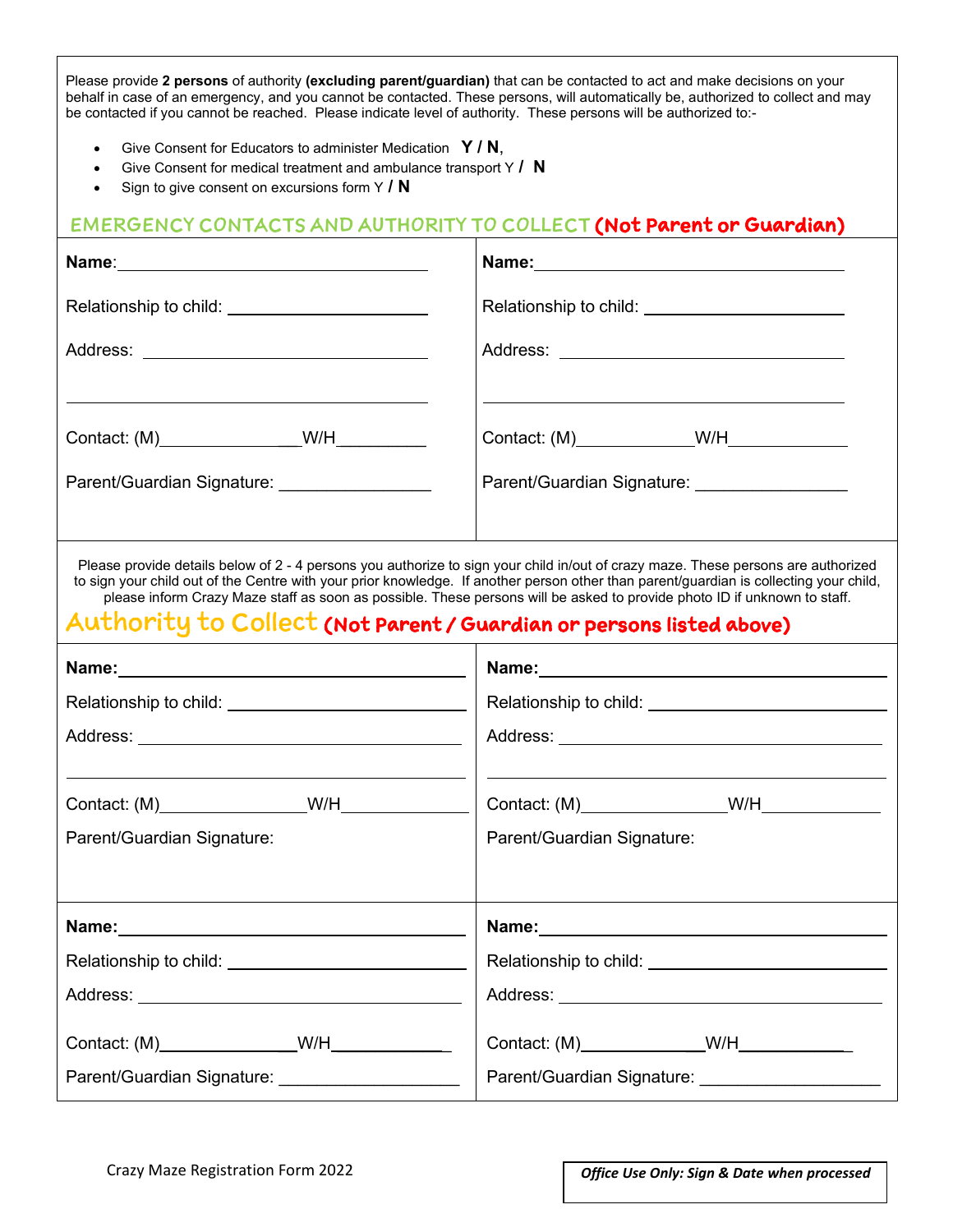| Authority for Person's under the age of 18 (E.g., Older<br>brother/sister).<br>This person must be I5years or older and have a mature<br>manner. |                                                                                   |  |  |
|--------------------------------------------------------------------------------------------------------------------------------------------------|-----------------------------------------------------------------------------------|--|--|
|                                                                                                                                                  |                                                                                   |  |  |
|                                                                                                                                                  | (child's name), to collect him/her from Crazy Maze when required or               |  |  |
| requested by me.                                                                                                                                 |                                                                                   |  |  |
|                                                                                                                                                  | Date:___________                                                                  |  |  |
|                                                                                                                                                  | Educators reserve the right to refuse collect from the Centre if there are safety |  |  |

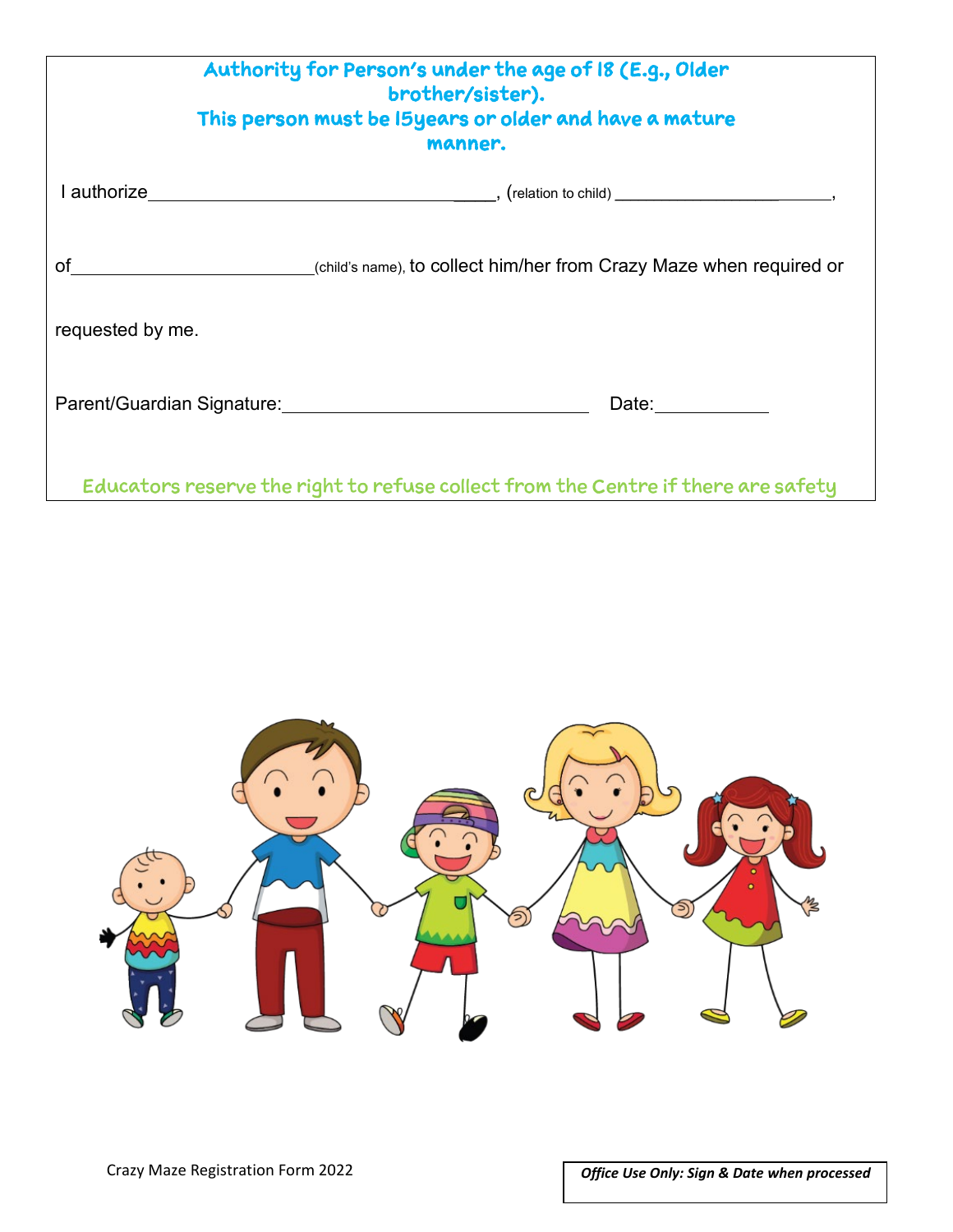## The Health, Safety and Welfare of the child is Paramount Childs Health

| Child's Medicare Number: |
|--------------------------|
| Doctor Name:             |
| Doctor Phone:            |
| Address:                 |
|                          |

Does your child have allergies to food, medicine, grass, face paint etc.? **No / Yes** – Please provide details:

Does your child take regular medication: **No / Yes** (Please provide details of type of Medication and frequency)

Does your child regularly visit a specialist e.g., speech, etc.? **No / Yes** – Please provide details:

Does your child have any behaviour difficulties we should know about? **No / Yes** – Please provide details:

Does your child have special dietary needs/restrictions (e.g., religious reasons, vegetarian) **No / Yes** – Please provide details

Does your child have any other condition or considerations we should know about? **No / Yes** – Please provide details:

Does your child have any fears e.g., thunder, loud noises, animals etc.: **No / Yes** – Please provide details:

*Reminder: Your Child's updated Immunisation History Statement must be provided before enrolment will be confirmed.*

*Reminder: If your child has a diagnosed medical condition, an updated Action Plan must be provided upon enrolment. A Risk Minimisation Plan will then be devised in collaboration with Crazy Maze Educators.*

Parent/Guardian Signature:

Crazy Maze Registration Form 2022 *Office Use Only: Sign & Date when processed*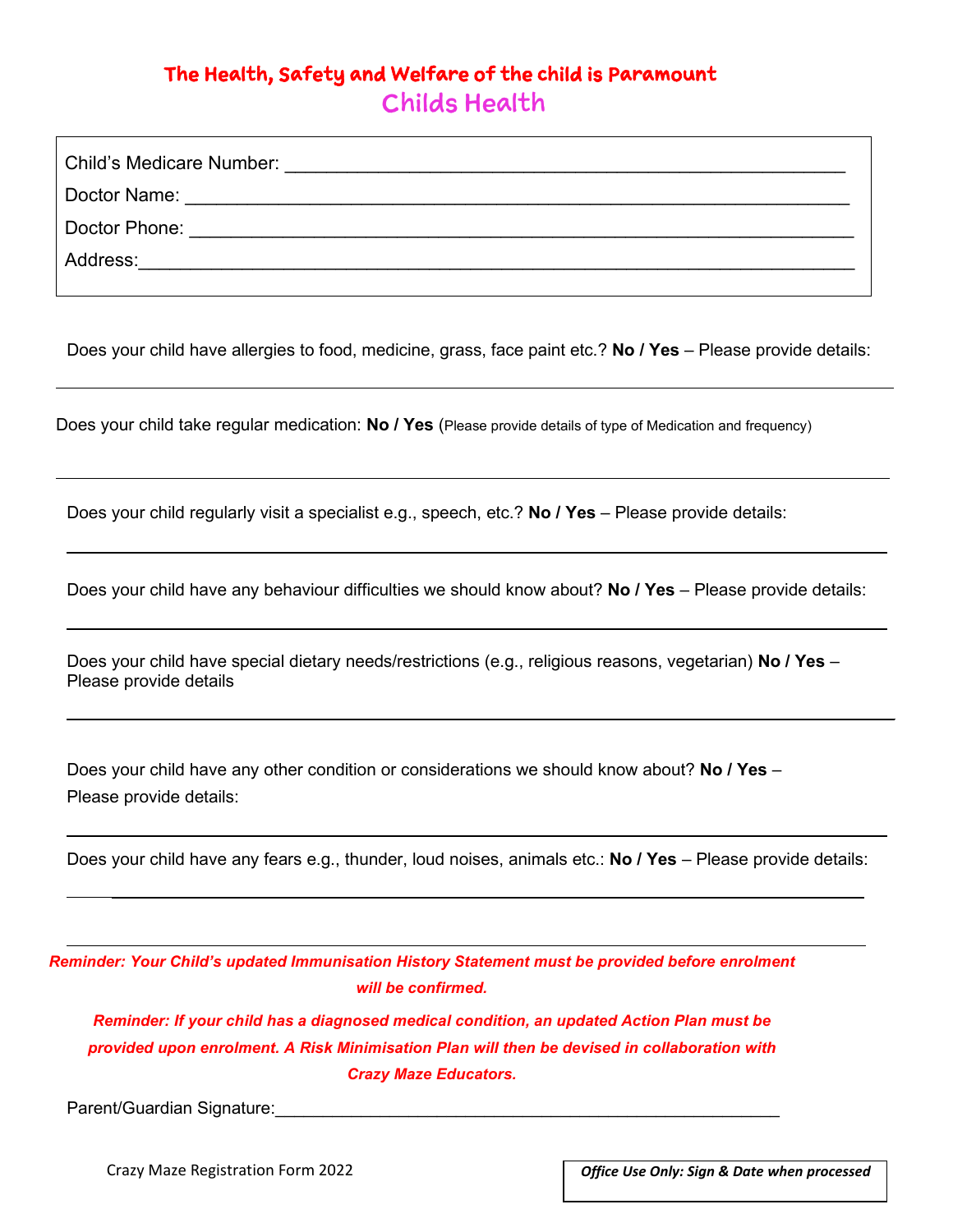### Continued…. The Health, Safety and Welfare of the child is Paramount

## Childs Health

### **PLEASE NOTE:**

- Details of your child's Management Plan must be signed off by a doctor, contain a clear photograph of child and will need to be received on enrolment.
- All medications, (to be administered by Crazy Maze Educators) excluding Asthma medication, must be prescribed by a doctor and be in its original packaging with the child's name, dosage, and use-by date.
- In an emergency, Educators will call Emergency Services (ambulance) without hesitation. Parent/Guardian will be notified as soon as possible.
- In an emergency Educators will take direction from emergency services (triple zero/doctor) until medical help arrives.
- If your child reports to feeling unwell he/she will be isolated from other children. A parents will be notified by the Centre as soon as possible. Sick children will need to be collected by parent / guardian without delay. Children will be supervised and observed during this time.

### Our Service celebrates diversity and acknowledges all cultures and festivities.

Does your child participate in a particular festivity / celebration? **No / Yes details (e.g., Christian, Muslim, Jewish)** 

I consent to my child participating in cultural festivities in the form of Art & Craft, music, and food: **Yes / No**

If **'NO'** Please advise if you wish your child to be excluded from any festivities. Please provide information regarding the child's religion/cultural background and any practices that are to be observed, at the Service, pertaining to the child's, religion, or background.

Parent/guardian Signature: <u>Date: Date: Date: Date: Date: Date: Date: Date: Date: Date: Date: Date: Date: Date: Date: Date: Date: Date: Date: Date: Date: Date: Date: Date: Date: Date: Date: Date: Date: Date: Date: Date: Da</u>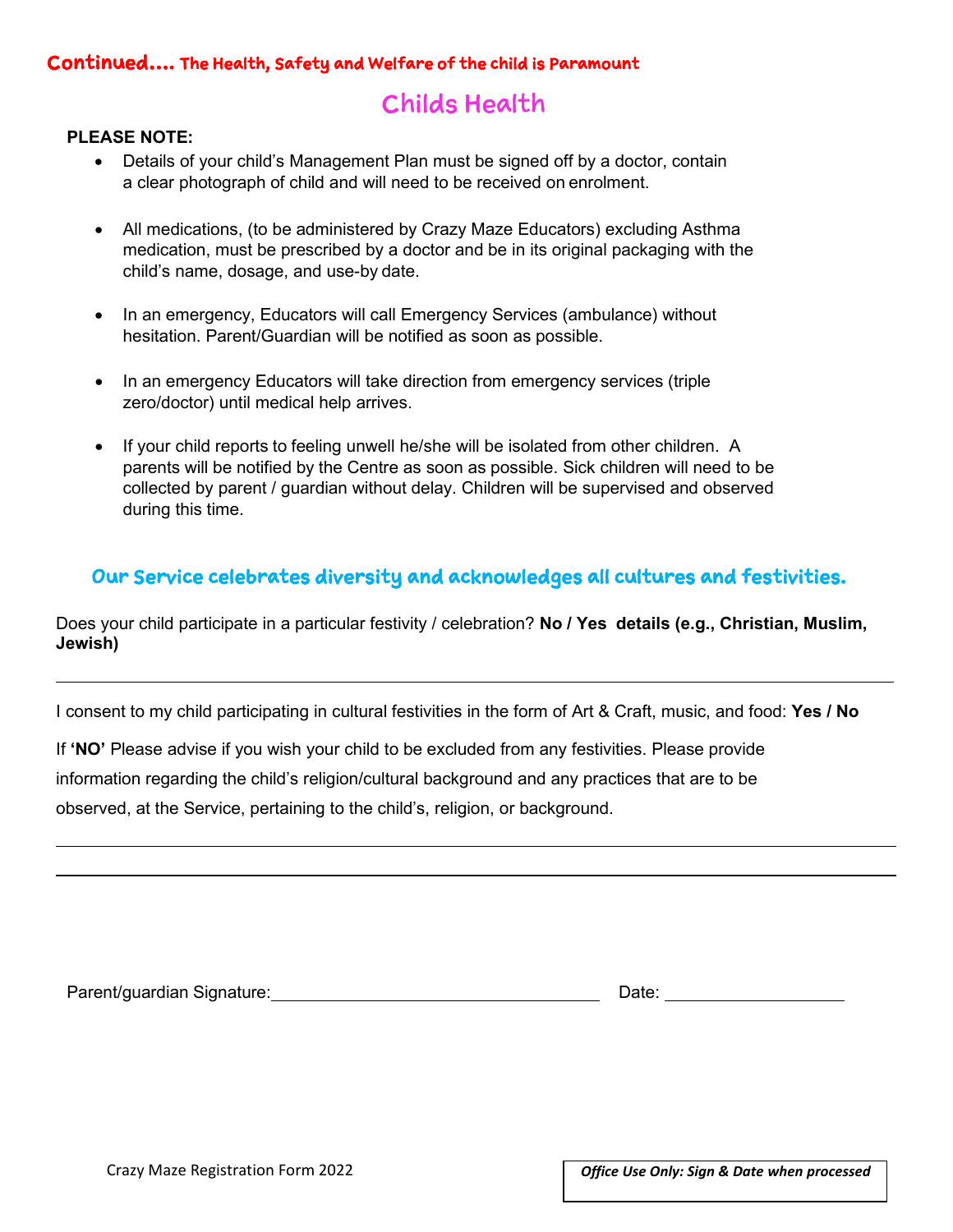### Continued…. The Health, Safety and Welfare of the child is Paramount

**Crazy Maze provide Sunscreen and Insect repellent** for children; however, application must be administered by the child if in lotion form. Educators will observe during this process.

- Does your child have an allergy to Sunscreen? **Yes / No**
- I give consent for Kids Crazy Maze to offer sunscreen to my child: **Yes / No (if NO please circle below):**

**a) my child will bring their own sunscreen b) my child will not use sunscreen**

- Does your child have an allergy to Insect Repellent? **Yes / No**
- I give consent for Kids Crazy Maze to offer repellent to my child: **Yes / No (if NO please circle below):**

a) my child will bring their own Repellent b) my child will not use repellent

**Please note that all children must wear weather appropriate clothing (hats, covered footwear, covered shoulders) inappropriate clothing may result in your child being excluded from certain excursions and/or activities.**

• I give consent for Crazy Maze to take photographs of my child and display them in our daily activity book (Centre use only) **Yes / No**

From time to time the Service may use group photo's for Social Media purposes, such as, Crazy Maze Facebook and/or promotion for community sharing to display children's fun activities and outings.

• I give consent for Crazy Maze to use group photo's containing my child on Crazy Maze social media and brochure **Yes / No**

| Childs Name:          | Date: |
|-----------------------|-------|
| Parent/Guardian Name: | Sign: |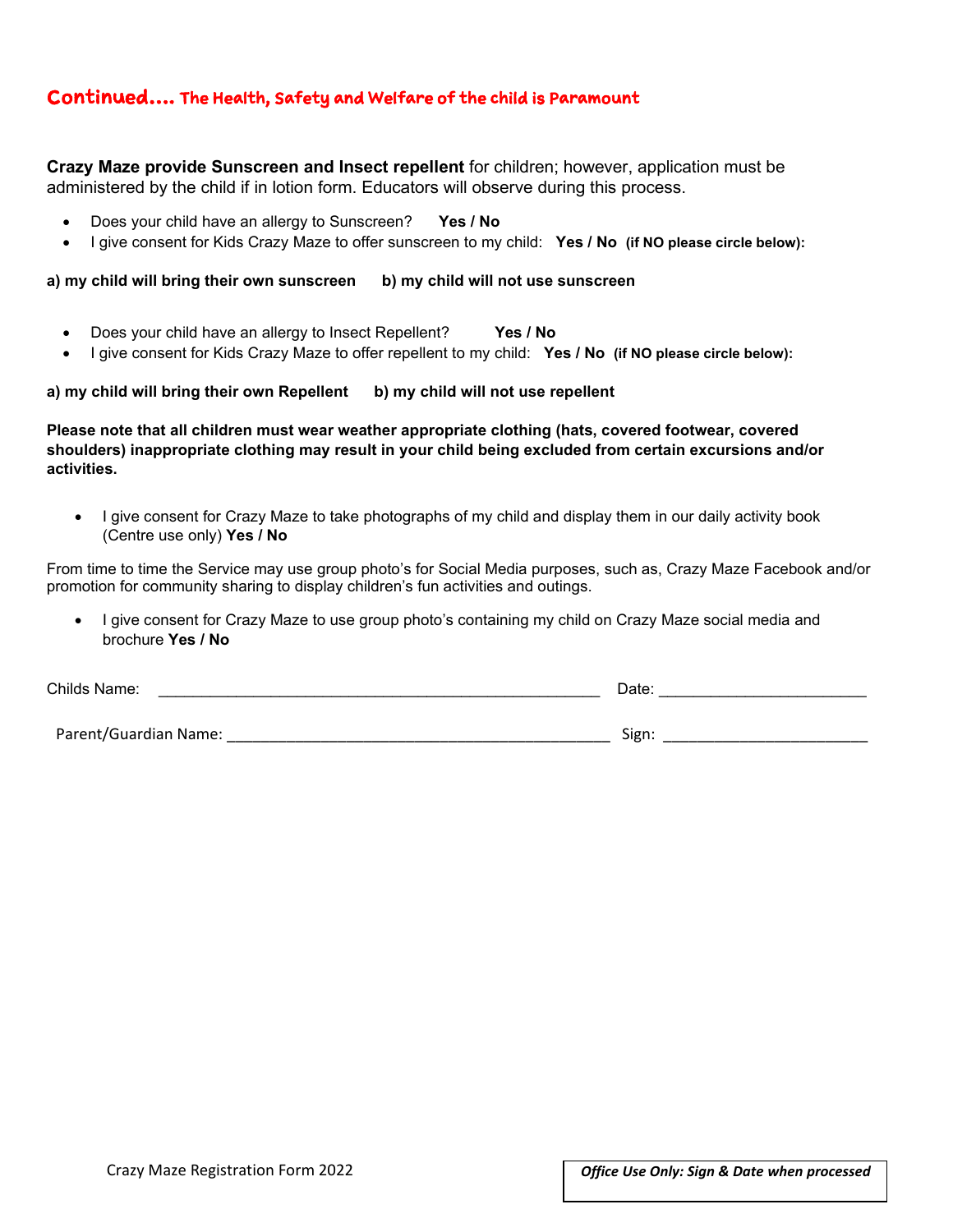## CCS Entitlements

CHILD CARE SUBSIDY **– (**Federal Government's Child Care Assistance)

Most Australian families are eligible to receive Child Care Subsidy (CCS). Your financial circumstances will be assessed, and eligibility and percentage will be determined by Centrelink / Child Care Subsidy Department.

To have CCS applied to your account, you must register with the Family Assistance Office. Once your enrolment has been processed, with all relevant information, and submitted to the department CCS will be applied to your account.

**PLEASE NOTE:** It is the parent responsibility to provide correct information and follow up on any delays regarding CCS eligibility with Centrelink. **Full fee will be charged until CCS has been approved and processed. The department will backdate up to 28 days if you are eligible.** Families who are eligible for the subsidy will only be required to pay the daily gap fee once it has been approved and applied by the department.

Do you wish to claim CCS as part of your daily fee for Crazy Maze? **No / Yes**

**NB – You must provide parent and child CRN on this form even if you are not claiming subsidy**.

**Sessions required:** Permanent **Y / N** Casual Only **Y / N**

#### **Sessions required (please tick boxes applicable):**

| <b>Before School Care (BSC)</b> | $6.45$ am $-9.00$ am |  |
|---------------------------------|----------------------|--|
| <b>After School Care (ASC)</b>  | $2.30$ pm $-6.00$ pm |  |
| <b>Vacation Care</b><br>(VAC)   | $7.00$ am $-6.00$ pm |  |

#### **Days required: permanent and/or Vacation Care (VC) bookings only**

| <b>bookings only</b> |            |            |            |              |            |  |
|----------------------|------------|------------|------------|--------------|------------|--|
|                      | <b>MON</b> | <b>TUE</b> | <b>WED</b> | <b>THURS</b> | <b>FRI</b> |  |
| <b>BSC</b>           |            |            |            |              |            |  |
| <b>ASC</b>           |            |            |            |              |            |  |
| VC.                  |            |            |            |              |            |  |

**Please note: If you are registering for Vacation Care, please collect a Vacation Care Program and Authorisation Pack.** 

Crazy Maze endeavours to provide a quality service particular to family needs. Changes can be made at any time; however, cancelations of bookings will require notice of at least 7 days for permanent places for BSC, ASC and Vacation Care and 24hrs for casual bookings otherwise full fee will apply. **Please see Crazy Maze Information Booklet for further details.**

| Parent/Guardian Name: | Signature: |
|-----------------------|------------|
|-----------------------|------------|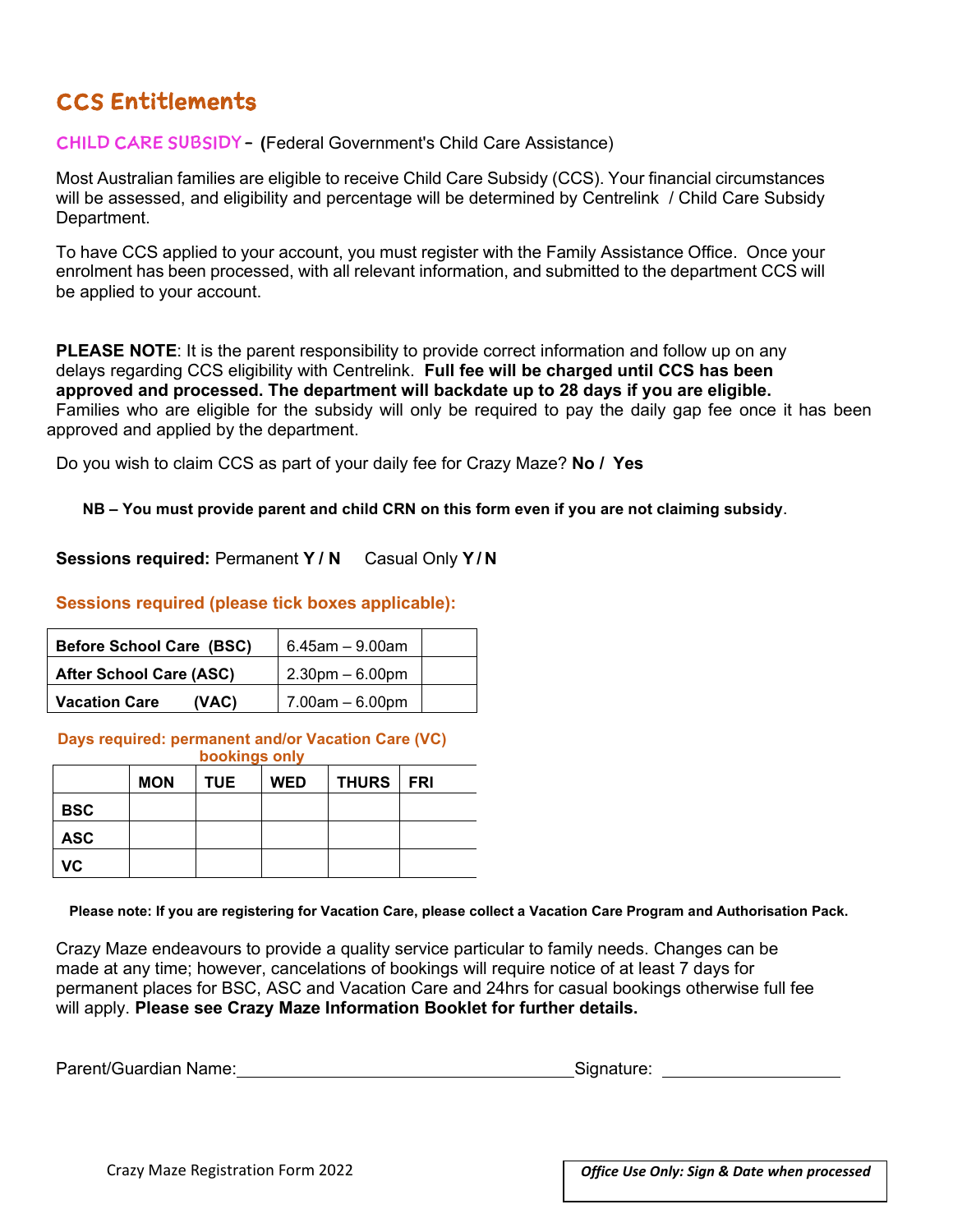# Parent/Guardian Consent for Transport to and From **School**

I……………………………………………………… (Name) **give consent for my child ………………………………………** (Name) **to be transported in the Crazy Maze Vehicles (Mini-Bus & Car) and/or MNCCC Vehicles (Mini-Bus & Car) to and/or from school on days they are attending Crazy Maze Out of Hours School Care.**

**Please note, routes to and from school will include pick-up and drop off of children to various schools.**

| Purpose of transportation: Transport child from<br><b>OOSHC at Crazy Maze and deliver child to School</b>                                                                                                                                                                       | Date: January 2021 to December 2021<br>Daily – on the days your child is attending Crazy Maze Out<br>of Hours School Care |                             |  |  |  |
|---------------------------------------------------------------------------------------------------------------------------------------------------------------------------------------------------------------------------------------------------------------------------------|---------------------------------------------------------------------------------------------------------------------------|-----------------------------|--|--|--|
| <b>Departure Time from Service: (with children)</b>                                                                                                                                                                                                                             | <b>Expected Drop off time to school</b>                                                                                   |                             |  |  |  |
| Approximately 8.15am                                                                                                                                                                                                                                                            | between 8:30am and 9:00am                                                                                                 |                             |  |  |  |
| Transport: Crazy Maze & MNCCC Vehicles - Mini-Bus or Kia Car;<br>The vehicle will be fitted with safety standard seat belts. In accordance with NSW legislation, booster seats assigned for children<br>between 4 years old and 7 years old that meet the Australian standards. |                                                                                                                           |                             |  |  |  |
| Est. Time on Transport; approx. 15 minutes-45 minutes                                                                                                                                                                                                                           |                                                                                                                           |                             |  |  |  |
| Proposed Activities: Deliver child to school listed below from Kids Crazy Maze 5 Albert Circuit, Port Macquarie                                                                                                                                                                 |                                                                                                                           |                             |  |  |  |
| <b>School Address:</b>                                                                                                                                                                                                                                                          |                                                                                                                           |                             |  |  |  |
| *Drop off location of each school, e.g. Bus Bay or Parking Area, is listed in the School table on the next page                                                                                                                                                                 |                                                                                                                           |                             |  |  |  |
| Est. No. of Children: Max 13                                                                                                                                                                                                                                                    | <b>Staff Ratio: 1:15</b>                                                                                                  | <b>Educators: Minimum 1</b> |  |  |  |
|                                                                                                                                                                                                                                                                                 | Trained First Aid Officer(s): Crazy Maze OOSHC Educator/Drivers are First Aid Accredited                                  |                             |  |  |  |
| A Risk Assessment has been completed for Delivery of Children to School and is Available at Crazy Maze<br>$\bullet$                                                                                                                                                             |                                                                                                                           |                             |  |  |  |
| Policies and Procedures relating to Transporting Children are available at Crazy Maze<br>$\bullet$                                                                                                                                                                              |                                                                                                                           |                             |  |  |  |
| <b>Parent Signature:</b>                                                                                                                                                                                                                                                        | Date:                                                                                                                     |                             |  |  |  |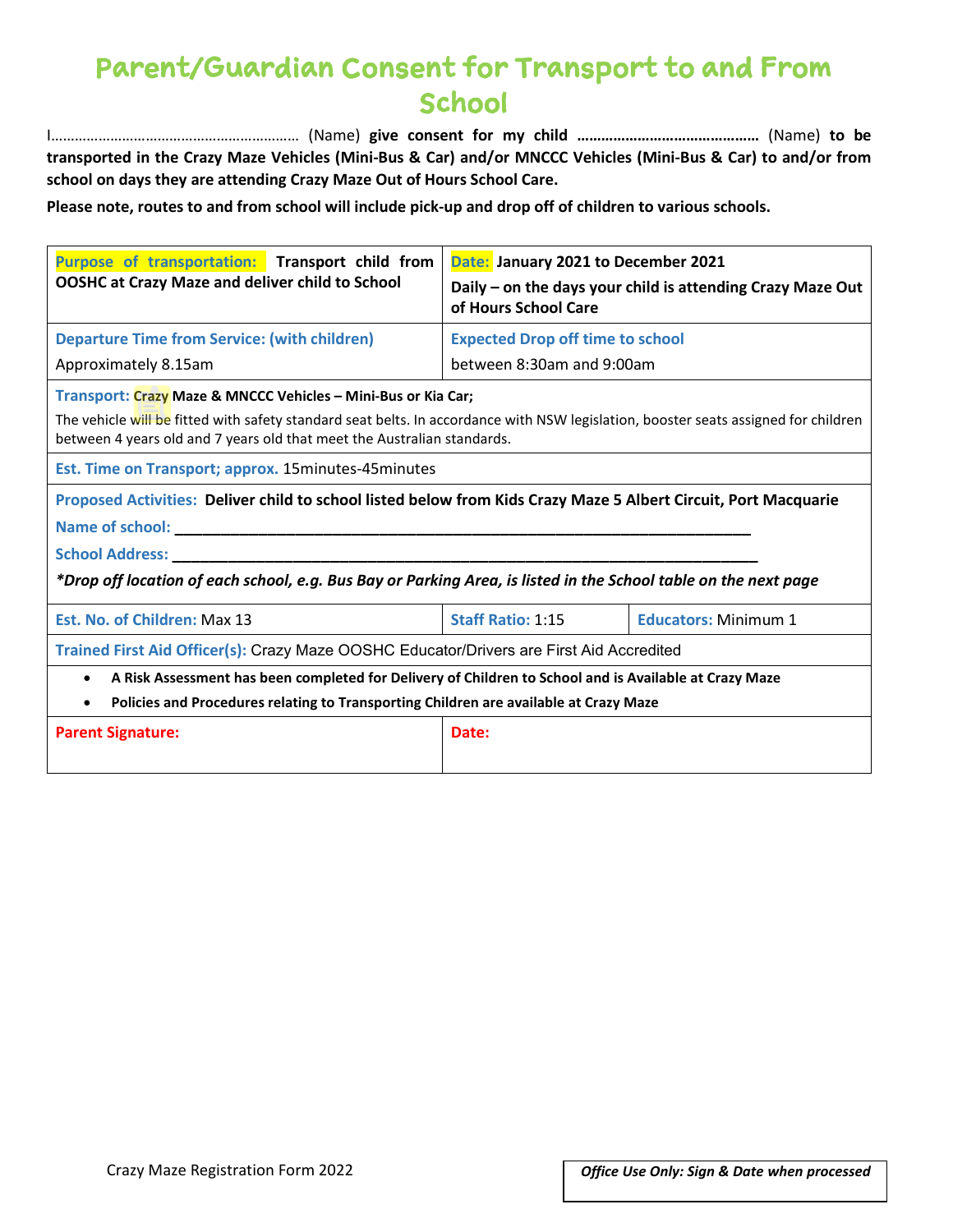| Purpose of transportation: Pick up child from<br><b>School and transport to OoSHC at Crazy Maze</b>                                                                                                                                   | Date: January 2021 to December 2021<br>Daily - on the days your child is attending Crazy Maze Out of<br><b>Hours School Care</b> |                             |  |  |
|---------------------------------------------------------------------------------------------------------------------------------------------------------------------------------------------------------------------------------------|----------------------------------------------------------------------------------------------------------------------------------|-----------------------------|--|--|
| <b>Departure Time from Service: (Without children)</b>                                                                                                                                                                                | <b>Expected Return Time to Service: (with Children)</b>                                                                          |                             |  |  |
| Approximately 2.30pm                                                                                                                                                                                                                  | Approximately - 3.45pm                                                                                                           |                             |  |  |
| <b>Transport:</b>                                                                                                                                                                                                                     |                                                                                                                                  |                             |  |  |
| Crazy Maze & MNCCC Vehicles - Mini-Bus or Kia Car;                                                                                                                                                                                    |                                                                                                                                  |                             |  |  |
| The vehicle will be fitted with safety standard seat belts. In accordance with NSW legislation, booster seats assigned for children<br>between 4 years old and 7 years old that meet the Australian standards.                        |                                                                                                                                  |                             |  |  |
| Est. Time on Transport; approx. 15minutes-45minutes                                                                                                                                                                                   |                                                                                                                                  |                             |  |  |
| Proposed Activities: Collect child from school and deliver to Kids Crazy Maze at 5 Albert Circuit Port Macquarie.                                                                                                                     |                                                                                                                                  |                             |  |  |
| Name of school: ____                                                                                                                                                                                                                  |                                                                                                                                  |                             |  |  |
| <b>Address:</b>                                                                                                                                                                                                                       |                                                                                                                                  |                             |  |  |
| *Pick Up location of each school, e.g., Bus Bay or Parking Area, is listed in the school table on the next page<br>A Risk Assessment has been completed for Collection of Children From School and is Available at Crazy<br>$\bullet$ |                                                                                                                                  |                             |  |  |
| <b>Maze</b>                                                                                                                                                                                                                           |                                                                                                                                  |                             |  |  |
| Policies and Procedures relating to Transporting Children are available at Crazy Maze<br>$\bullet$                                                                                                                                    |                                                                                                                                  |                             |  |  |
| Est. No. of Children: Max 13                                                                                                                                                                                                          | <b>Staff Ratio: 1:15</b>                                                                                                         | <b>Educators: Minimum 1</b> |  |  |
| Trained First Aid Officer(s): Crazy Maze OOSHC Educator/Drivers are First Aid Accredited                                                                                                                                              |                                                                                                                                  |                             |  |  |
| <b>Parent Signature:</b>                                                                                                                                                                                                              | Date:                                                                                                                            |                             |  |  |

#### *It is advised to complete both sections above even if your child only attends one of these sessions on a regular basis. This is to ensure compliance and consent is adhered to in case of a one-off or emergency requirement.*

| <b>School Name</b>                        | <b>Address</b>                                  | Time<br>Crazv<br>Maze to<br>School<br>listed | Bus Pick-Up & Drop<br>Off                                                      | <b>School Name</b>                          | <b>Address</b>                         | Time<br>Crazy<br><b>Maze to</b><br>School<br>listed | Bus Pick-Up &<br>Drop Off                                                             |
|-------------------------------------------|-------------------------------------------------|----------------------------------------------|--------------------------------------------------------------------------------|---------------------------------------------|----------------------------------------|-----------------------------------------------------|---------------------------------------------------------------------------------------|
| <b>Rock Pool Primary</b><br>School        | Bay Street, Port<br>Macquarie                   | 5 mins                                       | Rock Pool Taxi Bay<br>Car Park                                                 | <b>Tacking Point Public</b><br>School       | Bangalay Dr,<br>Port Macquarie         | 7 mins                                              | Bus Bay at Front of<br>School                                                         |
| St Joseph's Primary<br>School             | 195 Warlters<br>St. Port<br>Macquarie           | 5 mins                                       | Bus Bay at Front of<br>School                                                  | <b>Hastings Public School</b>               | 85 Yarranabee<br>Rd, Port<br>Macquarie | 6 mins                                              | Bus Bay at Front of<br>School                                                         |
| <b>Port Macquarie Public</b><br>School    | William St &<br>Grant Street,<br>Port Macquarie | 7 mins                                       | Bus Bay<br>Afternoon Pick Up -<br>Inclusion Support Unit<br>Driveway / Bus Bay | <b>Westport Public School</b>               | 56 Widderson<br>St.<br>Port Macquarie  | 3 mins                                              | Bus Bay at Front of<br>School                                                         |
| <b>Adventist School</b>                   | 500 Ocean<br>Drive, Port<br>Macquarie           | 10 mins                                      | Bus Bay at Front of<br>School                                                  | <b>St Columba</b><br><b>Anglican School</b> | 3 Iona Ave, Port<br>Macquarie          | 10 mins                                             | Bus Bay at Front of<br>School                                                         |
| <b>St Agnes'</b><br><b>Primary School</b> | Boronia St, Port<br>Macquarie                   | 5 mins                                       | Bus Bay at Front of<br>School                                                  | St Peter's<br><b>Primary School</b>         | Ocean Dr, Port<br>Macquarie            | 10 mins                                             | Bus Bay at Front of<br>School                                                         |
| Heritage<br><b>Christian School</b>       | 33 Mumford St.<br>Port Macquarie                | 3 mins                                       | Bus Bay at Front of<br>School                                                  | <b>Crazy Maze</b>                           | 5 Albert Circuit.<br>Port Macquarie    |                                                     | Crazy Maze Car Park<br>and Children are<br>escorted to and from<br>bus with Educator. |
| <b>The Nature School</b>                  | 166 Ruins Way,                                  |                                              | Bus Bay at Front of                                                            | <b>Steiner School Port</b>                  | 8 Table Street                         |                                                     | Pull into Car Park on School<br>Site, or park on school side,                         |

Crazy Maze Registration Form 2022 *Office Use Only: Sign & Date when processed*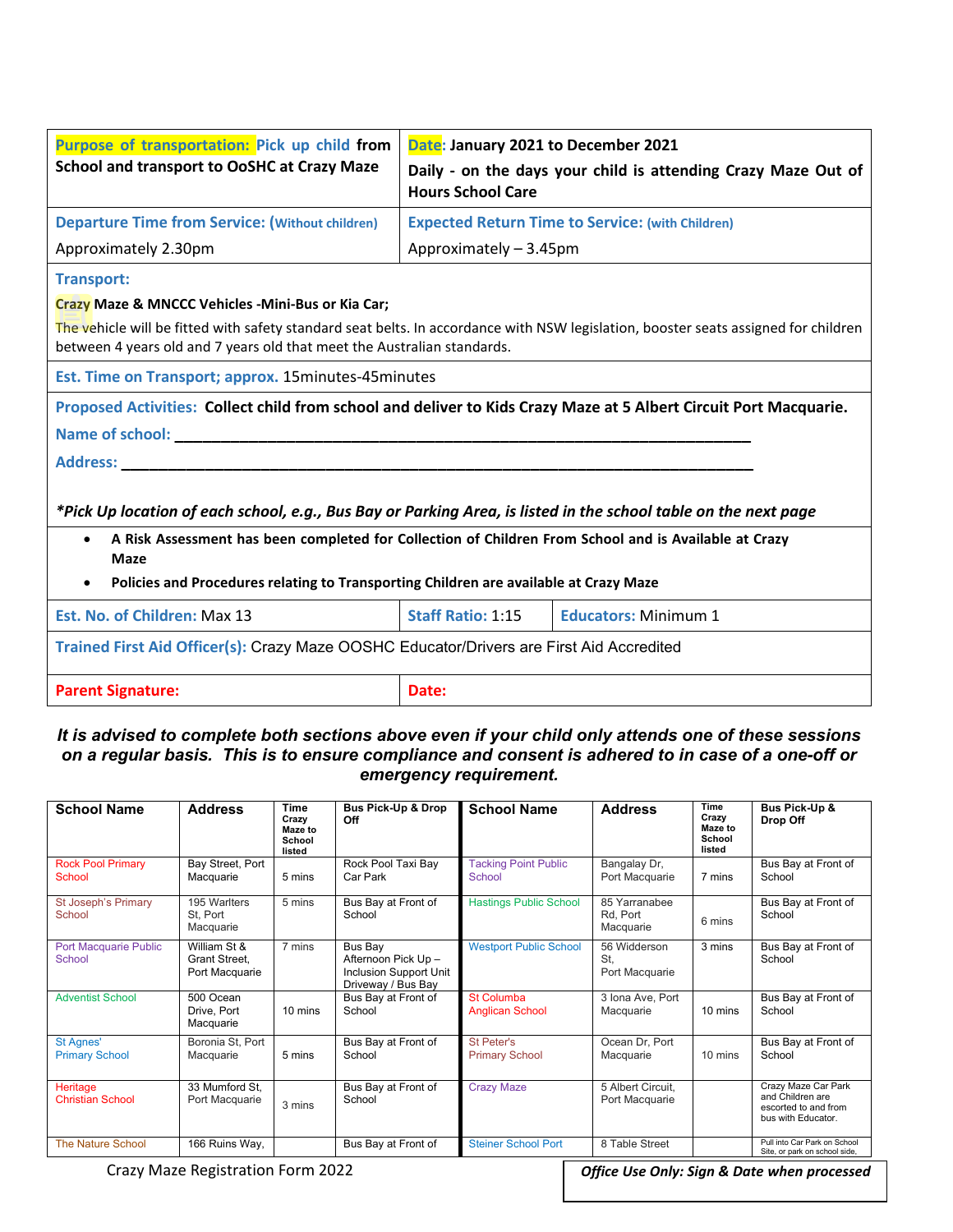|  | ⊔ດຕ+<br>Macquarie<br>. <i>.</i> | mins | Schoo | iuarit | 10 <sup>2</sup><br>Macquarie<br>u | close to driveway as possible |
|--|---------------------------------|------|-------|--------|-----------------------------------|-------------------------------|
|  |                                 |      |       |        |                                   |                               |

#### Continued…. Parent/Guardian Consent

**Kids Crazy Maze have regular / daily excursions. Please see below and complete all sections**.

- I give consent for my child to participate in a Routine Excursion to the Oval reserve (on Albert circuit Port Macquarie) **Yes / No**
- I give consent for my child to participate in a routine excursion to visit/feed the chickens (at **4 Albert Circuit behind Makerspace) Yes / No**

MakerSpace is part of the Mid North Coast Community College (MNCCC) and affiliated with KCM. This excursion is done daily (AM and/or PM sessions) in small groups. Children participate at their own volition.

- Occasionally activities are organized and held at MakerSpace. (4 Albert Circuit)
- I give permission for my child to participate in activities held at MakerSpace **Yes / No**
- Occasionally activities are organized and held at MNCCC building at 77 Hastings River Drive (HRD)
- I give permission for my child to participate in activities held at 77 HRD **Yes / No**

| <b>Incursion: Visit &amp; Feed Chickens</b>                                              | Date: January 2021 to December 2021     |  |  |  |  |
|------------------------------------------------------------------------------------------|-----------------------------------------|--|--|--|--|
|                                                                                          | Daily/On Occasion                       |  |  |  |  |
| <b>Departure Time: Various</b>                                                           | Expected time of Excursion: 15 - 20 min |  |  |  |  |
| <b>Transport: WALKING</b>                                                                |                                         |  |  |  |  |
| <b>Proposed Activities: 4 Albert circuit Port Macquarie</b>                              |                                         |  |  |  |  |
| To visit and tend to chickens. Provide food & water and collect eggs.                    |                                         |  |  |  |  |
| A Risk Assessment has been completed for Visit & Feed Chickens and is Available at Crazy |                                         |  |  |  |  |
| Maze                                                                                     |                                         |  |  |  |  |
| Policies and Procedures relating to Excursions are available at Crazy Maze               |                                         |  |  |  |  |

| <b>Est. No. of Children: Max 10</b> | <b>Staff Ratio: 1:15</b> | <b>Educators: Minimum</b> |  |  |
|-------------------------------------|--------------------------|---------------------------|--|--|
| <b>Parent Signature:</b>            |                          | Date:                     |  |  |
|                                     |                          |                           |  |  |

| <b>Incursion:</b> Albert Circuit Oval Port Macquarie                                                                    |                                         | Date: January 2021 to December 2021                                |  |  |
|-------------------------------------------------------------------------------------------------------------------------|-----------------------------------------|--------------------------------------------------------------------|--|--|
|                                                                                                                         | Daily/On Occasion                       |                                                                    |  |  |
| <b>Time of Incursion:</b>                                                                                               | <b>Expected Return Time to Service:</b> |                                                                    |  |  |
| From Approximately 3.45pm                                                                                               |                                         | Approximately - 5.30pm                                             |  |  |
| <b>Transport: Walking</b>                                                                                               |                                         |                                                                    |  |  |
| Proposed Activities: Physical, social, environmental, and free play.                                                    |                                         |                                                                    |  |  |
| This is part of our daily routine and program activities.                                                               |                                         |                                                                    |  |  |
| A Risk Assessment has been completed for Albert Circuit Oval and available to view at<br>$\bullet$<br><b>Crazy Maze</b> |                                         |                                                                    |  |  |
| Policies and Procedures relating to Excursions are available at Crazy Maze                                              |                                         |                                                                    |  |  |
| Est. No. of Children: Max 30                                                                                            |                                         | Staff Ratio: 1:10   Educators: Minimum 1:10 or 1:15 with volunteer |  |  |
|                                                                                                                         |                                         | helpers                                                            |  |  |
| <b>Parent Signature:</b>                                                                                                | Date:                                   |                                                                    |  |  |

| <b>Incursion: MakerSpace</b>                         | Date: January 2021 to December 2021<br><b>Daily/On Occasion</b> |  |  |  |
|------------------------------------------------------|-----------------------------------------------------------------|--|--|--|
| Time of Incursion: After School Care & Vacation Care | <b>Expected Return Time to Service:</b>                         |  |  |  |
| From 10.00am (3.00pm for after school care)          | To 5.00pm                                                       |  |  |  |
| <b>Transport: Walking</b>                            |                                                                 |  |  |  |

**Proposed Activities:** Arts & Crafts activities

This is part of our daily routine and program activities.

• **A Risk Assessment has been completed for MakerSpace and is Available at Crazy Maze** 

• **Policies and Procedures relating to Excursions are available at Crazy Maze**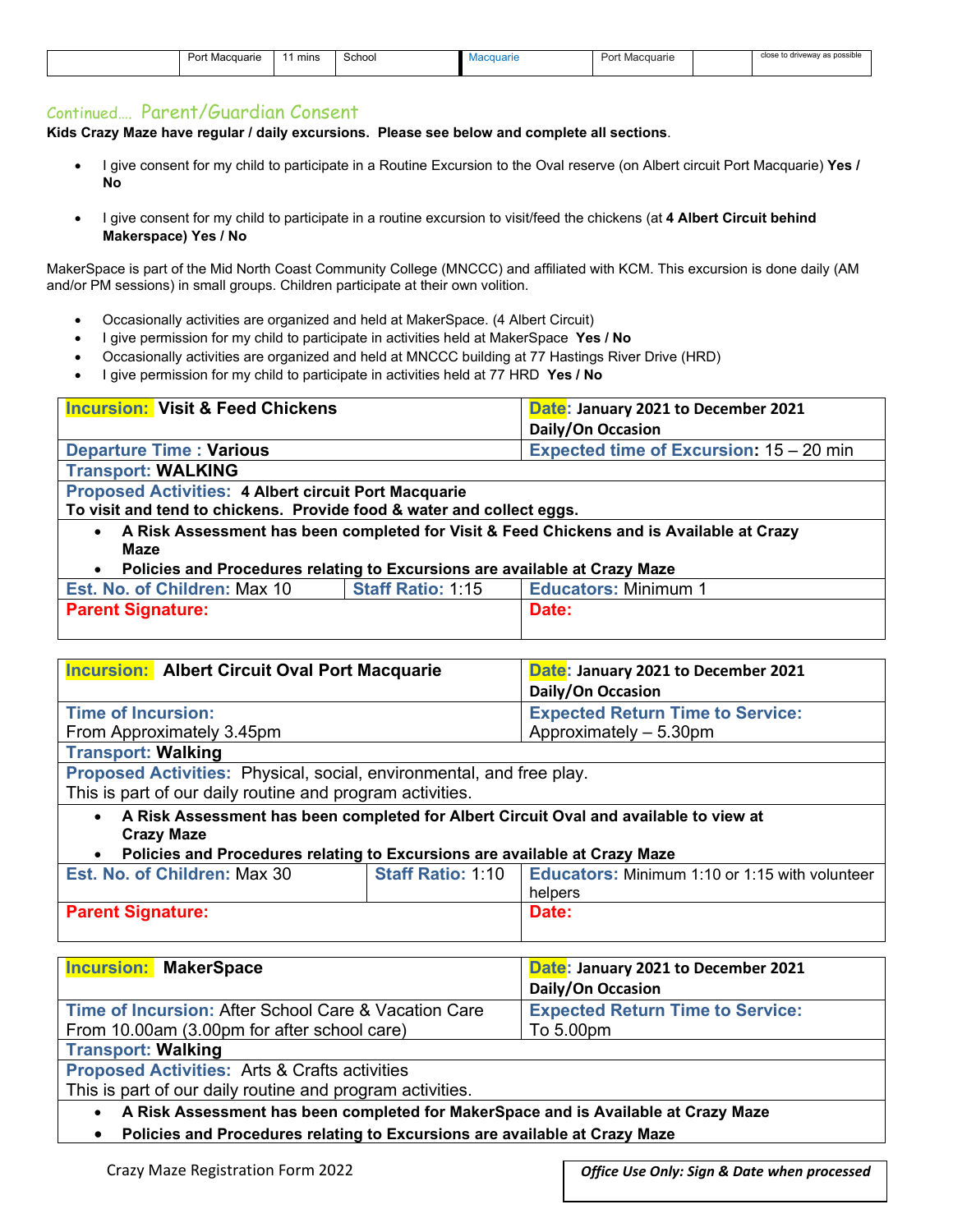| Est. No. of Children: Max 30                                                                                    | <b>Staff Ratio:</b><br>1:15                                                                                 | <b>Educators: Minimum 1:15</b> |  |  |  |
|-----------------------------------------------------------------------------------------------------------------|-------------------------------------------------------------------------------------------------------------|--------------------------------|--|--|--|
| <b>Parent Signature:</b>                                                                                        |                                                                                                             | Date:                          |  |  |  |
| <b>Excursion:</b> MNCCC 77 Hastings River Drive                                                                 | Date: January 2021 to December 2021<br>Daily/On Occasion                                                    |                                |  |  |  |
| Time of Incursion: After School Care & Vacation Care<br>From 9.00am (3.00pm for after school care)              | <b>Expected Return Time to Service:</b><br>To 5.00pm                                                        |                                |  |  |  |
|                                                                                                                 | Transport: Walking and/or KCM private busses Fitted with safety standard seat belts. Booster seats assigned |                                |  |  |  |
| for children between 4 years old and 7 years old.                                                               |                                                                                                             |                                |  |  |  |
| <b>Proposed Activities: Arts &amp; Crafts activities</b>                                                        |                                                                                                             |                                |  |  |  |
| this is part of our regular routine activities.                                                                 |                                                                                                             |                                |  |  |  |
| A Risk Assessment has been completed for MNCCC 77 Hastings River Drive and is<br><b>Available at Crazy Maze</b> |                                                                                                             |                                |  |  |  |
| Policies and Procedures relating to Excursions are available at Crazy Maze                                      |                                                                                                             |                                |  |  |  |
| Est. No. of Children: Max 50                                                                                    | <b>Staff Ratio:</b><br>1:15                                                                                 | <b>Educators: Minimum 1:15</b> |  |  |  |
| <b>Parent Signature:</b>                                                                                        |                                                                                                             | Date:                          |  |  |  |

| <b>Incursion:</b> Stuarts Park - Wood street Port Macquarie                                         |                                                      | Date: January 2021 to December 2021<br>Daily/On Occasion |  |
|-----------------------------------------------------------------------------------------------------|------------------------------------------------------|----------------------------------------------------------|--|
| Time of Incursion: After School Care & Vacation Care<br>From 10.00am (3.00pm for after school care) | <b>Expected Return Time to Service:</b><br>To 5.00pm |                                                          |  |
| <b>Transport: Walking</b>                                                                           |                                                      |                                                          |  |
| Proposed Activities: Equipment play & physical activities                                           |                                                      |                                                          |  |
| This is part of our regular routine and program activities.                                         |                                                      |                                                          |  |
| A Risk Assessment has been completed for Stuarts Park and is Available at Crazy Maze<br>$\bullet$   |                                                      |                                                          |  |
| Policies and Procedures relating to Excursions are available at Crazy Maze<br>$\bullet$             |                                                      |                                                          |  |
| Est. No. of Children: Max 30                                                                        | <b>Staff Ratio:</b>                                  | <b>Educators: Minimum 1:10</b>                           |  |
|                                                                                                     | 1:10                                                 |                                                          |  |
| <b>Parent Signature:</b>                                                                            |                                                      | Date:                                                    |  |

| <b>Incursion:</b> Birpai Aboriginal Land Council 14 Aston St                                                 |                                         | Date: January 2021 to December 2021<br>Daily/On Occasion |  |  |
|--------------------------------------------------------------------------------------------------------------|-----------------------------------------|----------------------------------------------------------|--|--|
| Time of Incursion: After School Care & Vacation Care                                                         | <b>Expected Return Time to Service:</b> |                                                          |  |  |
| From 10.00am (3.00pm for after school care)                                                                  |                                         | To 5.00pm                                                |  |  |
| <b>Transport: Walking</b>                                                                                    |                                         |                                                          |  |  |
| <b>Proposed Activities: Cultural and Community Connections</b>                                               |                                         |                                                          |  |  |
| This is part of our regular routine and program activities.                                                  |                                         |                                                          |  |  |
| A Risk Assessment has been completed for Biripai Land Council and is Available at Crazy<br>$\bullet$<br>Maze |                                         |                                                          |  |  |
| Policies and Procedures relating to Excursions are available at Crazy Maze<br>$\bullet$                      |                                         |                                                          |  |  |
| <b>Staff Ratio:</b><br>Est. No. of Children: Max 30                                                          |                                         | Educators: Minimum 1:10                                  |  |  |
|                                                                                                              | 1:10                                    |                                                          |  |  |
| <b>Parent Signature:</b>                                                                                     | Date:                                   |                                                          |  |  |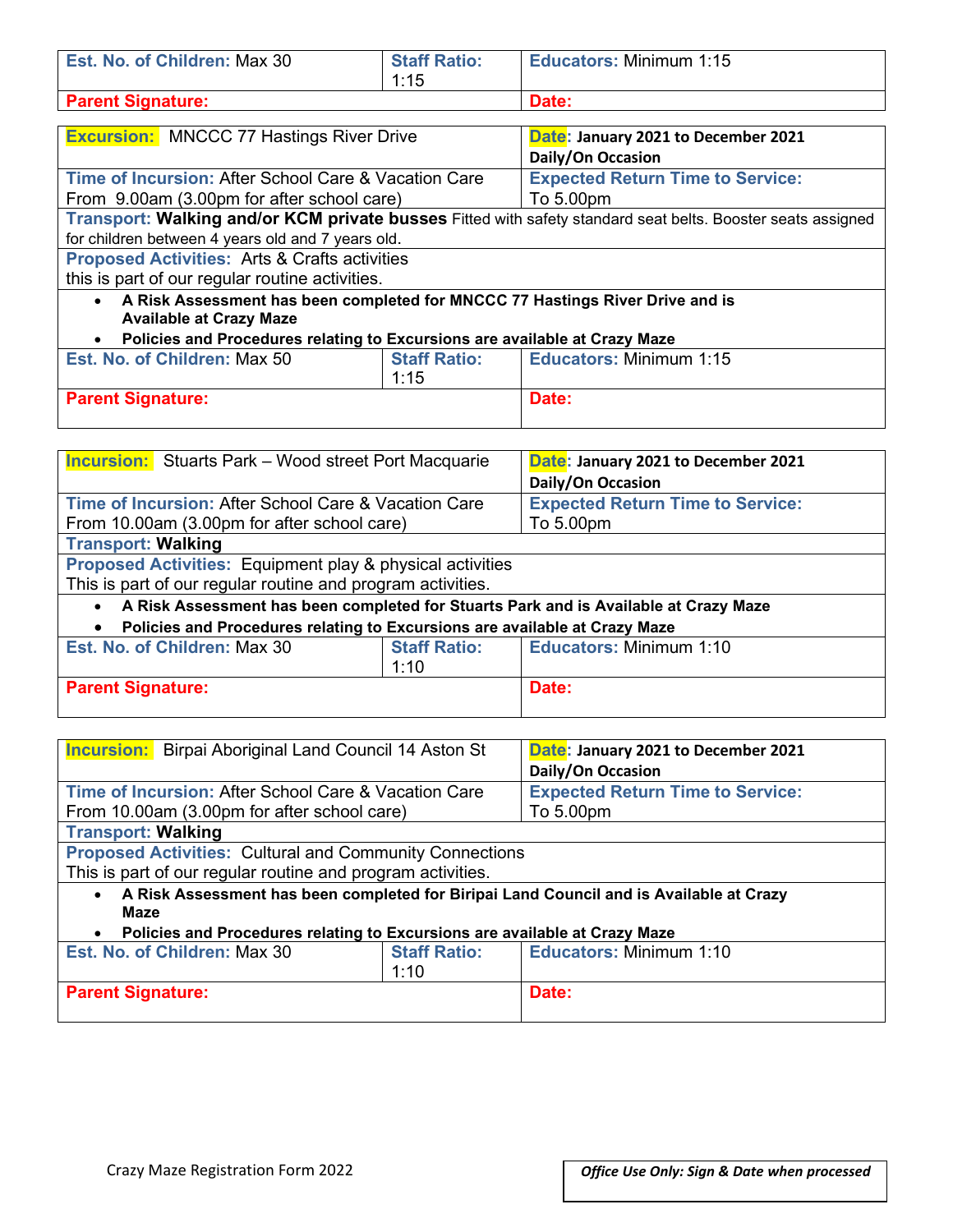#### **Fees & Charges**

- **Each enrolment will incur a \$150.00 holding deposit (per child and capped at \$400.00 per family). This will be refunded at the end of your association with the Service pending all accounts are in order.**
- **Payment of fees will be obtained via Direct Debit for permanent bookings unless special consideration has been granted.**
- **All casual fees will be payable on the day via EFTPOS or cash or via direct deposit in advance.**
- **Accounts will be kept in advance and up to date at all times**
- **Statements will be issued weekly in advance.**

I have read and understood the terms and conditions of this enrolment and will adhere to the Service policies and procedures.

Parent / Guardian Name: etc. and a state of the Signature:  $\blacksquare$ 

### Crazy Maze Management Structure

CM Out of School Hours Care is operating under the auspice of Mid North Coast Community College (MNCCC) Ltd through its subsidiary *MNCCC OOSHC Ltd* and is a Not-for-Profit Community Service



Please return completed form, along with updated Immunisation History Statements, and any other required documentation to Crazy Maze.

Once received and processed, you will receive a confirmation phone call or email from Crazy Maze OOSHC Staff.

We are looking forward meeting you and your family  $\odot$